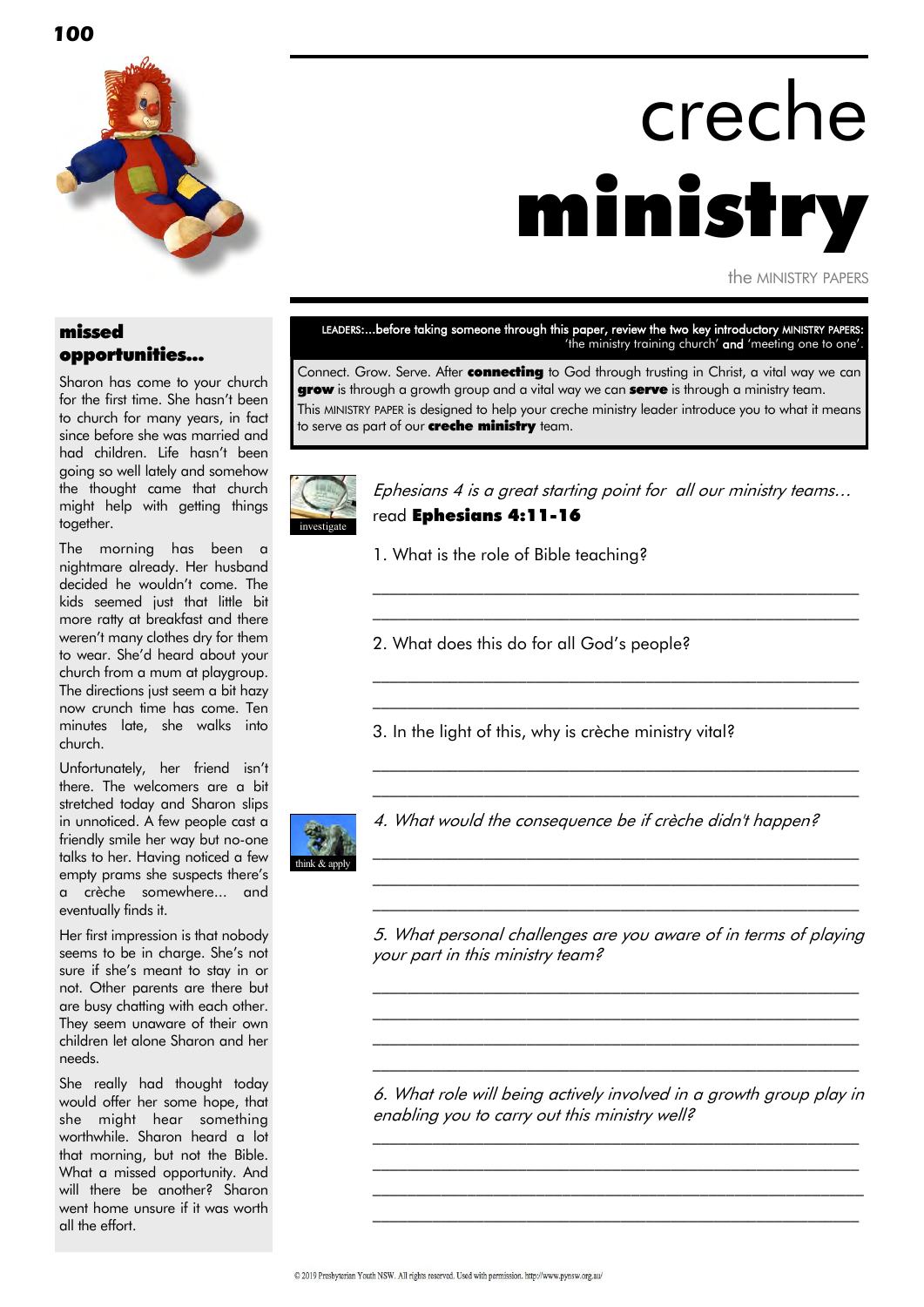# flexible & fixed

Many of our ministry teams are focused on a particular age group or demographic, e.g. crèche, kids club, youth group, university ministry. That makes sense because each of these groups has its own particular needs. Each group has its own special challenges and opportunities. However, it's sometimes easy to recognise only what's unique about each group. It's easy to forget what all people, whatever age or stage, have in common. This section of the paper helps us think through what's flexible and what's fixed in our ministry to families through creche...



#### read 1 Corinthians 9:19-23

1. What is *flexible* in Paul's approach to ministry?

2. What is *fixed* in Paul's approach to ministry?



3. Referring to the "profile of a crèche child" opposite, in what ways will ministry to these children need to flexible?

 $\mathcal{L}_\text{max}$  and the contract of the contract of the contract of the contract of the contract of the contract of \_\_\_\_\_\_\_\_\_\_\_\_\_\_\_\_\_\_\_\_\_\_\_\_\_\_\_\_\_\_\_\_\_\_\_\_\_\_\_\_\_\_\_\_\_\_\_\_\_\_\_\_\_\_\_\_\_ \_\_\_\_\_\_\_\_\_\_\_\_\_\_\_\_\_\_\_\_\_\_\_\_\_\_\_\_\_\_\_\_\_\_\_\_\_\_\_\_\_\_\_\_\_\_\_\_\_\_\_\_\_\_\_\_\_

 $\mathcal{L}_\text{max}$  and the contract of the contract of the contract of the contract of the contract of the contract of  $\mathcal{L}_\text{max}$  and the contract of the contract of the contract of the contract of the contract of the contract of

 $\mathcal{L}_\text{max}$  and the contract of the contract of the contract of the contract of the contract of the contract of  $\mathcal{L}_\text{max}$  and the contract of the contract of the contract of the contract of the contract of the contract of

4. In all of this, what needs to stay fixed in our ministry to these children and their families?

\_\_\_\_\_\_\_\_\_\_\_\_\_\_\_\_\_\_\_\_\_\_\_\_\_\_\_\_\_\_\_\_\_\_\_\_\_\_\_\_\_\_\_\_\_\_\_\_\_\_\_\_\_\_\_\_\_  $\mathcal{L}_\text{max}$  and the contract of the contract of the contract of the contract of the contract of the contract of \_\_\_\_\_\_\_\_\_\_\_\_\_\_\_\_\_\_\_\_\_\_\_\_\_\_\_\_\_\_\_\_\_\_\_\_\_\_\_\_\_\_\_\_\_\_\_\_\_\_\_\_\_\_\_\_\_



#### challenges and opportunities

Have another look at the 'profile of a crèche child'. Think through the particular challenges and opportunities of this ministry...

| what are some of the challenges? | what are some ideas for facing<br>these? |
|----------------------------------|------------------------------------------|
| what are some of the             | what are some ideas for making           |
| opportunities?                   | the most of these?                       |



**101**

#### profile of a crèche child (& family)

#### the child

remember that church, especially for newcomers can be a strange environment for children too. We need to work hard to help the child feel at ease, valued and safe.

#### the family

families come to church with a range of concerns, but their children"s needs are always near the top of the list. One of the best ways we can serve families is to work hard to help the child feel at ease, valued and safe. When that happens, parents are more likely to hear God"s Word without distraction and get to know others.

some special scenarios...

#### the newcomer

imagine the usual fears about entering a new environment and multiply it a few times. All parents want crèche to enable their children to be at ease, valued and safe… but the first experience is especially crucial. Put an extra effort in with newcomers.

#### the clingy child (or parent!)

this may be the first time a child has been separated from parents in such a way. Other parents have had a few unsuccessful attempts and are inclined to keep their child with them. That means they'll be distracted in church, and potentially others may be as well. Give special attention to gently encouraging these children into crèche by ensuring they feel at ease, valued and safe.

#### the large family

it can be a challenge for large families with children of different ages going this direction and that in programs. It is a great help when a crèche carer responds to this need.

#### the chatterer

some parents are drawn to the crèche as a place to chat. The better it is run, the easier it is to say, "we"re OK here, go and enjoy the service…"

© 2019 Presbyterian Youth NSW, All rights reserved. Used with permission, http://www.pynsw.org.au/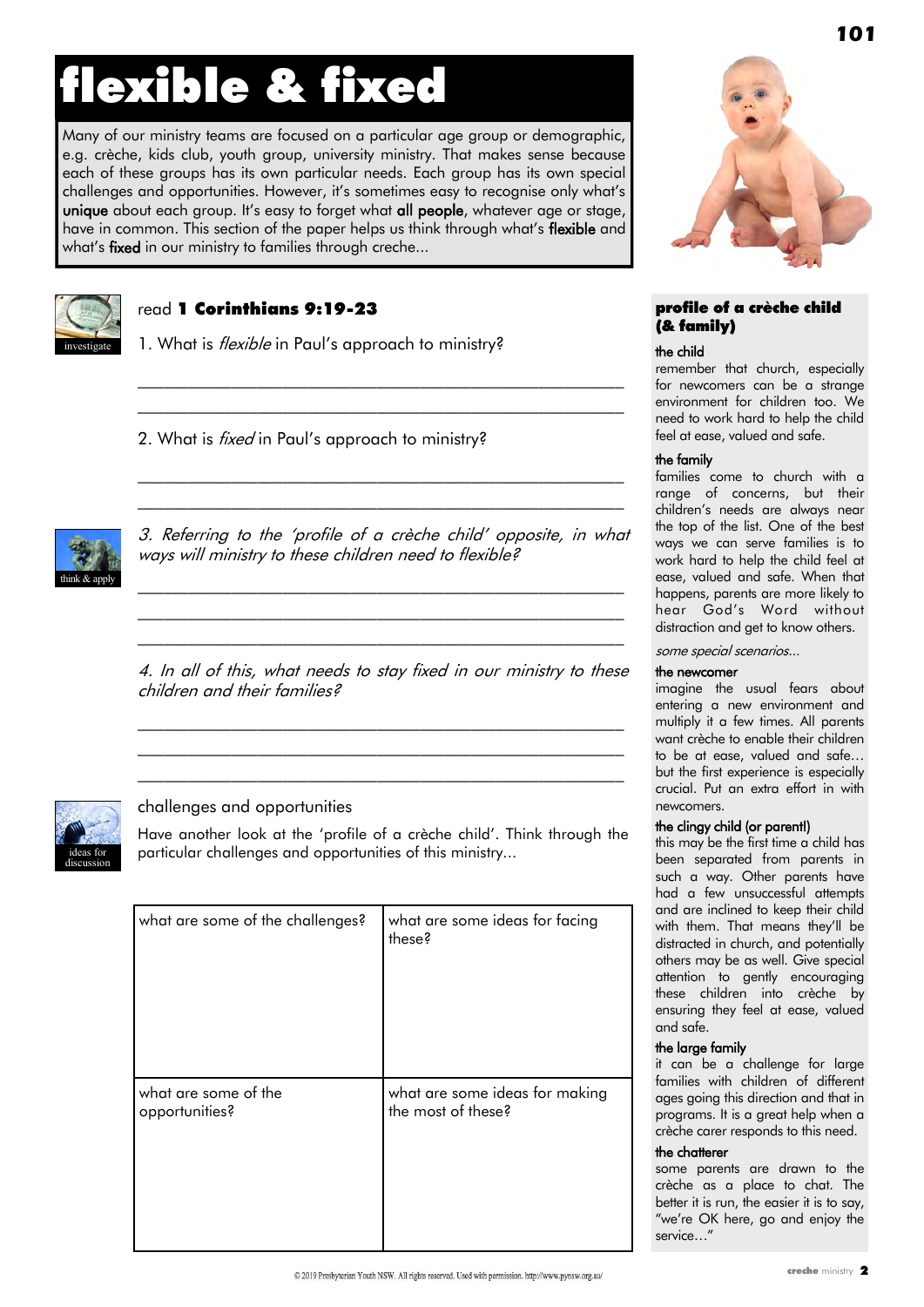

### profile of a classic crèche carer

Rhonda leads the crèche team at morning church. Her children are older now but she hasn't forgotten what it's like to have young children. It"s her passion to help parents be able to participate as fully as possible in church by providing excellent care for their children. She takes the opportunity of evening church to make sure she"s still growing through hearing Bible teaching. But morning church is all about serving parents at church.

For Rhonda, it"s about the children too. She genuinely enjoys being around children. She loves getting to know each child and how creche can best work for them. She knows what it takes to help children feel at ease: acknowledging them, remembering their name, finding out what they"re into, etc. She makes it her aim that the children don"t just "survive" the hour but enjoy it so much that they look forward to coming back next week.

To achieve these aims Rhonda plans ahead for crèche. At the start of each term she puts together a simple program of appropriate activities. She then involves the crèche team in the weekly preparation. The team know the importance of getting there early to ensure things are set up. They are then in a position to fully focus on parents and their children as they arrive at church. Most importantly, Rhonda works closely with the welcoming team to ensure that any newcomers with crèche-aged children are well looked after.

After crèche is over Rhonda tries to get around to as many parents as possible to get to know them as well and in case there are any concerns to be aware of.

# staying on target

Hopefully the previous page generated lots of discussion about gospel ministry to crèche children. On the "Hexible" aspects of this ministry, there are certainly many good approaches possible: there are lots of good ways to care for children. But we need to also keep thinking through the all-important "fixed" aspect—the gospel of Christ—so we can get clearer about the best approach to crèche ministry. There are ways we can involve the gospel in this ministry so it"s not just child-minding but ministry of the gospel. Creche is a great opportunity to introduce kids to Jesus.

### the importance of nametags

it"s vital that all crèche-carers wear nametags. It"s important from a child protection point of view (more over page). It gives confidence to parents, and enables newcomers to identify who"s in charge. It even helps the carers themselves in signifying the importance of their role.

#### the ideal crèche space

the reality for most of us is working in buildings that weren"t necessarily designed with the needs of children in mind! It"s often a case of making the best of what you"ve got. Ideally, a crèche space is near where the parents are in church, but preferably slightly separated, from a sound point of view. A welcoming crèche room is bright, clean, tidy, ordered, and equipped with appropriate toys and resources. They shouldn"t look like rejects from a garage sale. Dolls with one-eye missing may be quaint to some of us but are frightening to the average two-year old! All toys, along with the entire area, including its access, need to be safe.

#### communication with parents

try to communicate with every parent regarding any specific needs, e.g. food and drink requirements, toilet arrangements, particular interests, etc

#### classic activities

some classic activities that generally go down well with crèche kids are: playdough, bubble-blowing, puzzles, colouring-in, pasting, glitter, singing simple songs or rhymes.

#### useful resources

there are lots of good resources out there to be found. For more activity ideas as well as modeling in relating to crèche-aged kids take a look at TV shows for this age-group. In terms of gospel content, music by Colin Buchanan is great input. Johnny Burns' music is also good for this age group.

For ideas on teaching the Bible to young children, 'Their God is so Big" by Stephanie Carmichael, and the associated "teaching little ones" resources are worth a look.





Working with children who are taking their first steps physically, we want to also help them take their first "spiritual" steps, in following Jesus. What concepts about God do you think, for example, a three year old child can understand?